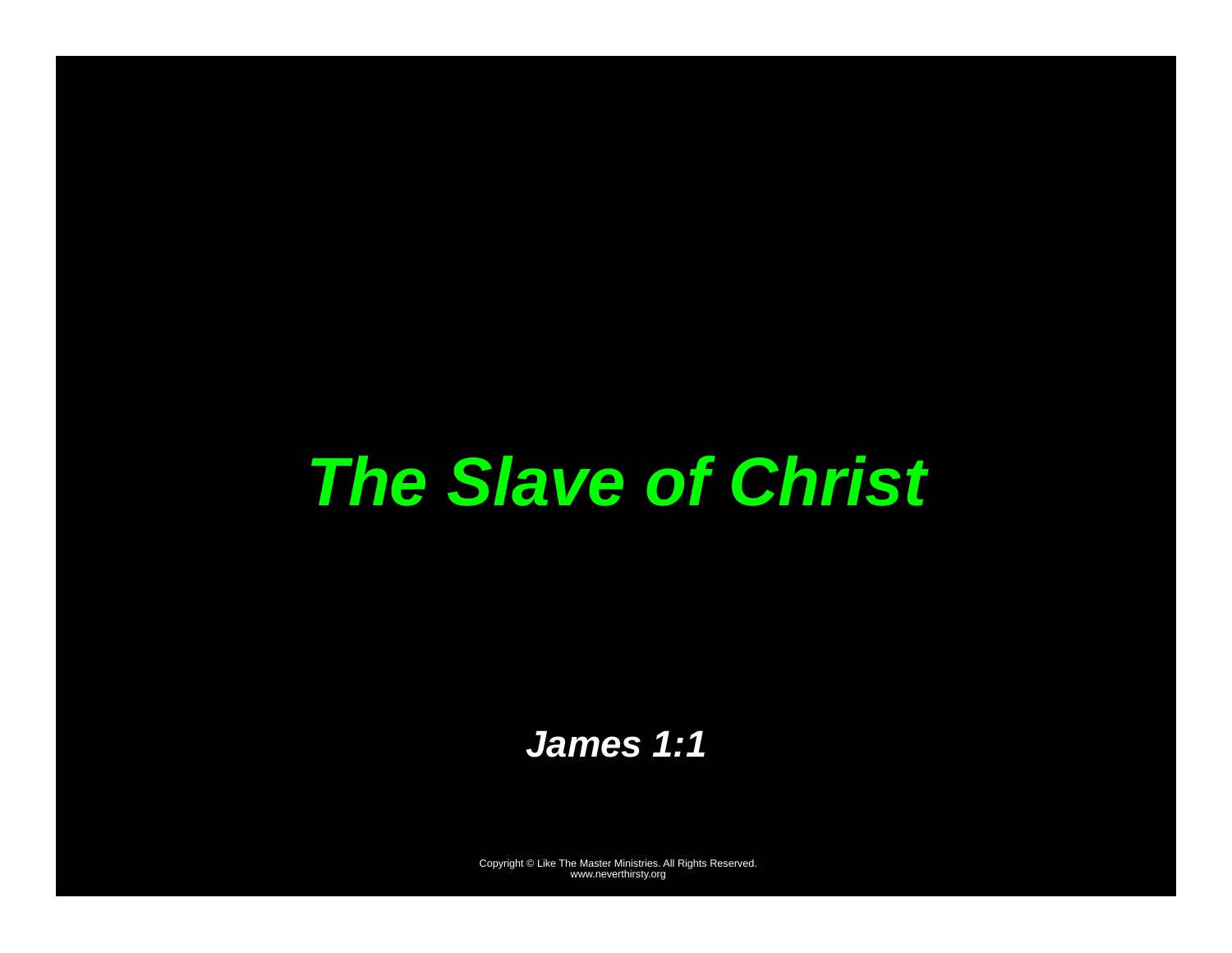## **Who Wrote James?**

#### *First Option - James, Son of Zebedee*

*No* 

- *James was martyred by Herod Agrippa (Acts 12:2)*
- $\bullet$ *James died in A.D. 43 – 44*
- $\bullet$ *Epistle was written A.D. 44 - 49*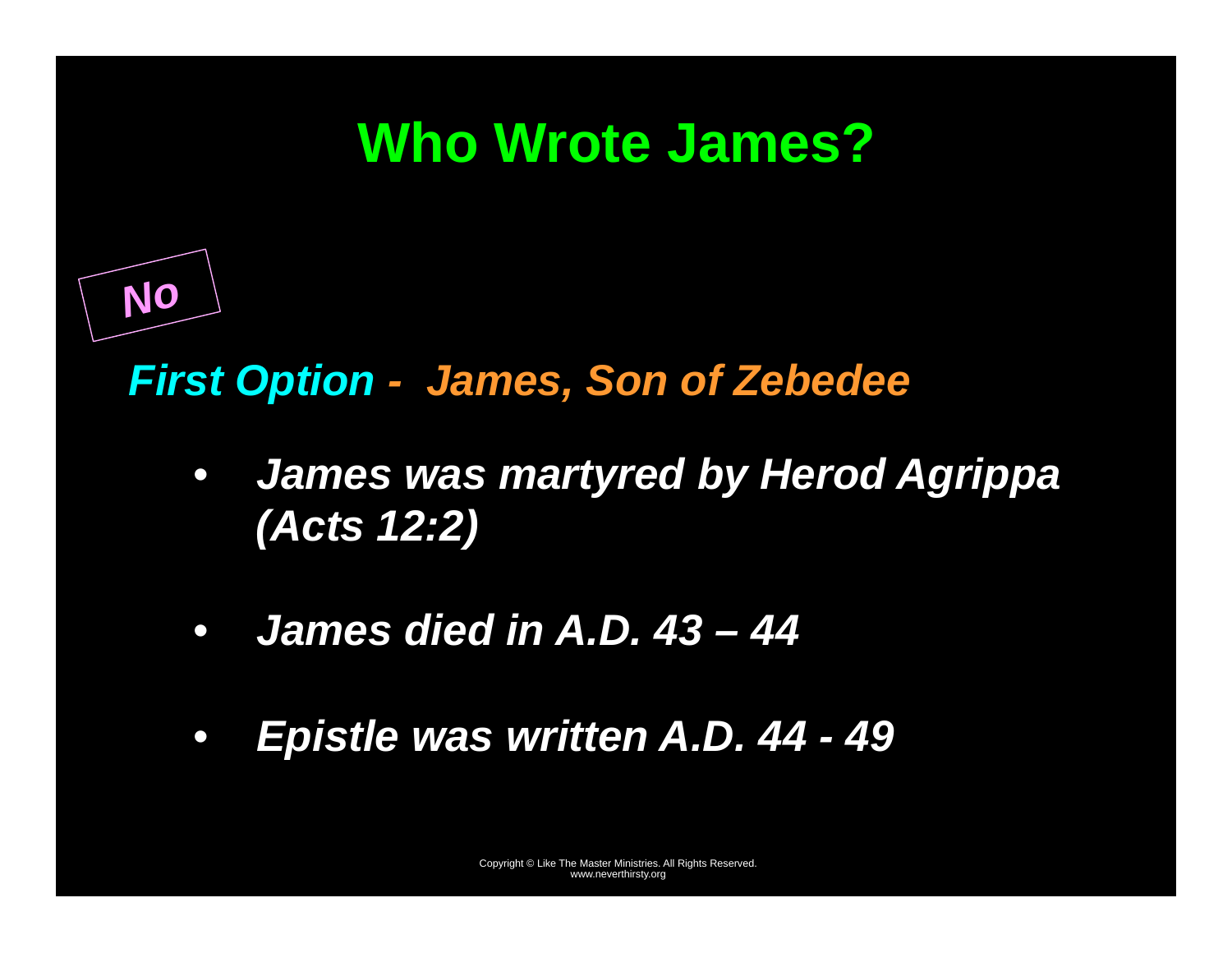## **Who Wrote James?**



*Second Option - James, the brother of Jesus* 

- $\bullet$  *Lived after James, the son of Zebedee (Acts 12:17) – after A.D. 44*
- $\bullet$  *Presided over the Jerusalem Council (Acts 15:13; 21:28; Gal. 1:19; 2:9) – A.D. 52*
- $\bullet$ *Died A.D. 62*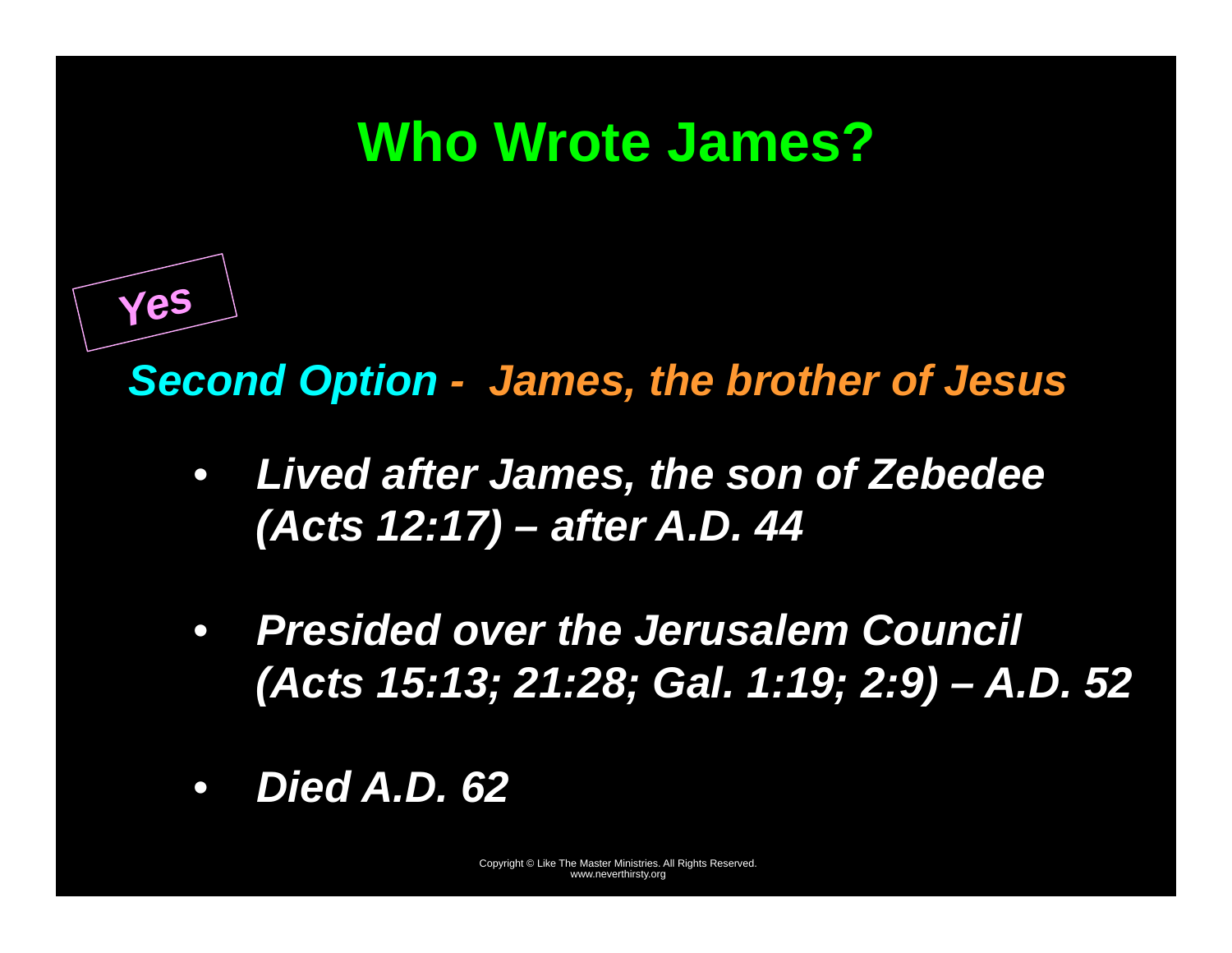## *Book of James*

- *Author is James*
- *21 allusions to Sermon on the Mount*
- *40 allusions to O.T.*
- *A.D. 44 49*

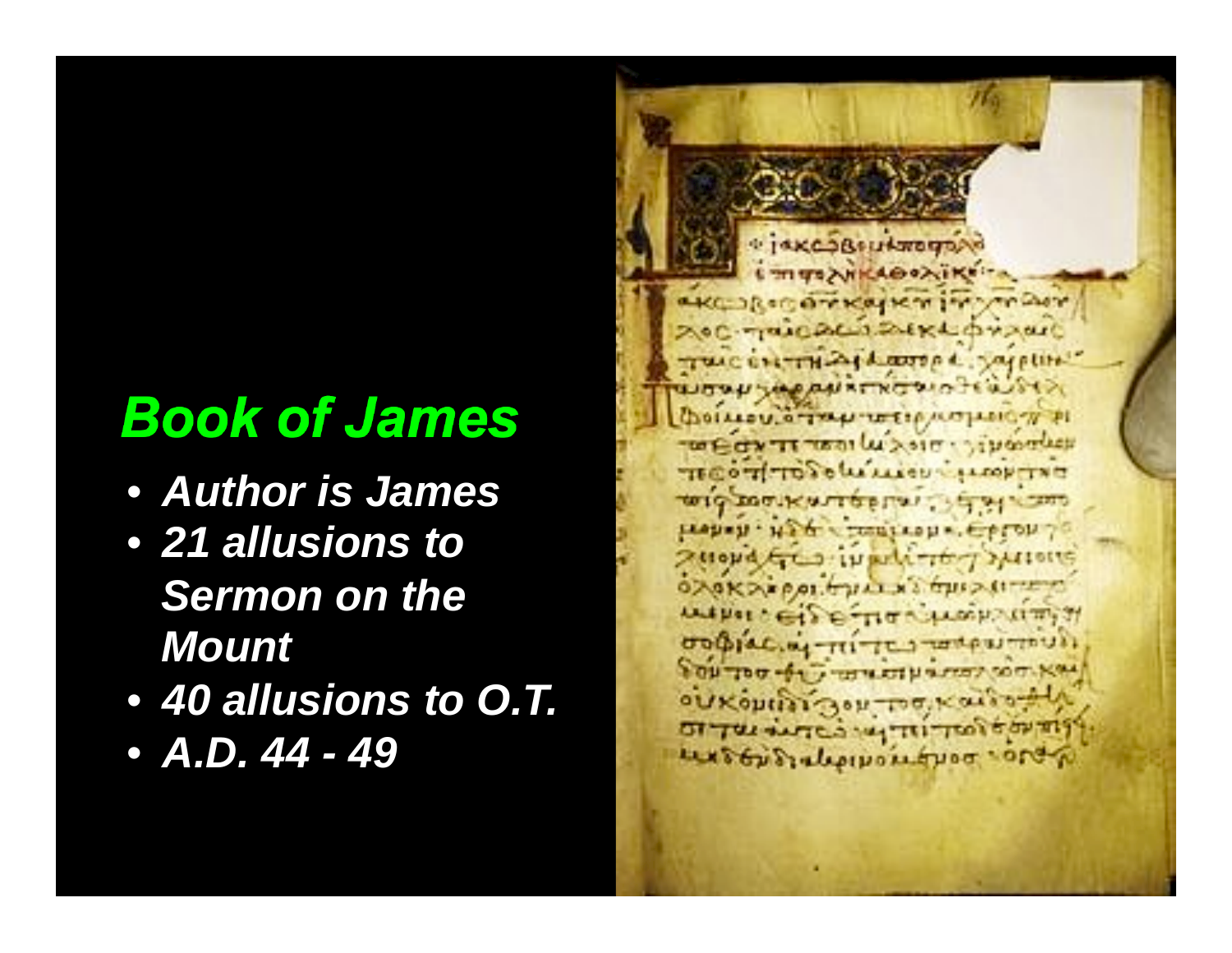## **"To The Twelve Tribes of Israel"**

- $\bullet$  *Because the Christians had fled Jerusalem* 
	- $\bullet$ *Acts 8:1-4 - Paul was persecuting church*
	- *Acts 12 Herod Agrippa persecuted the church*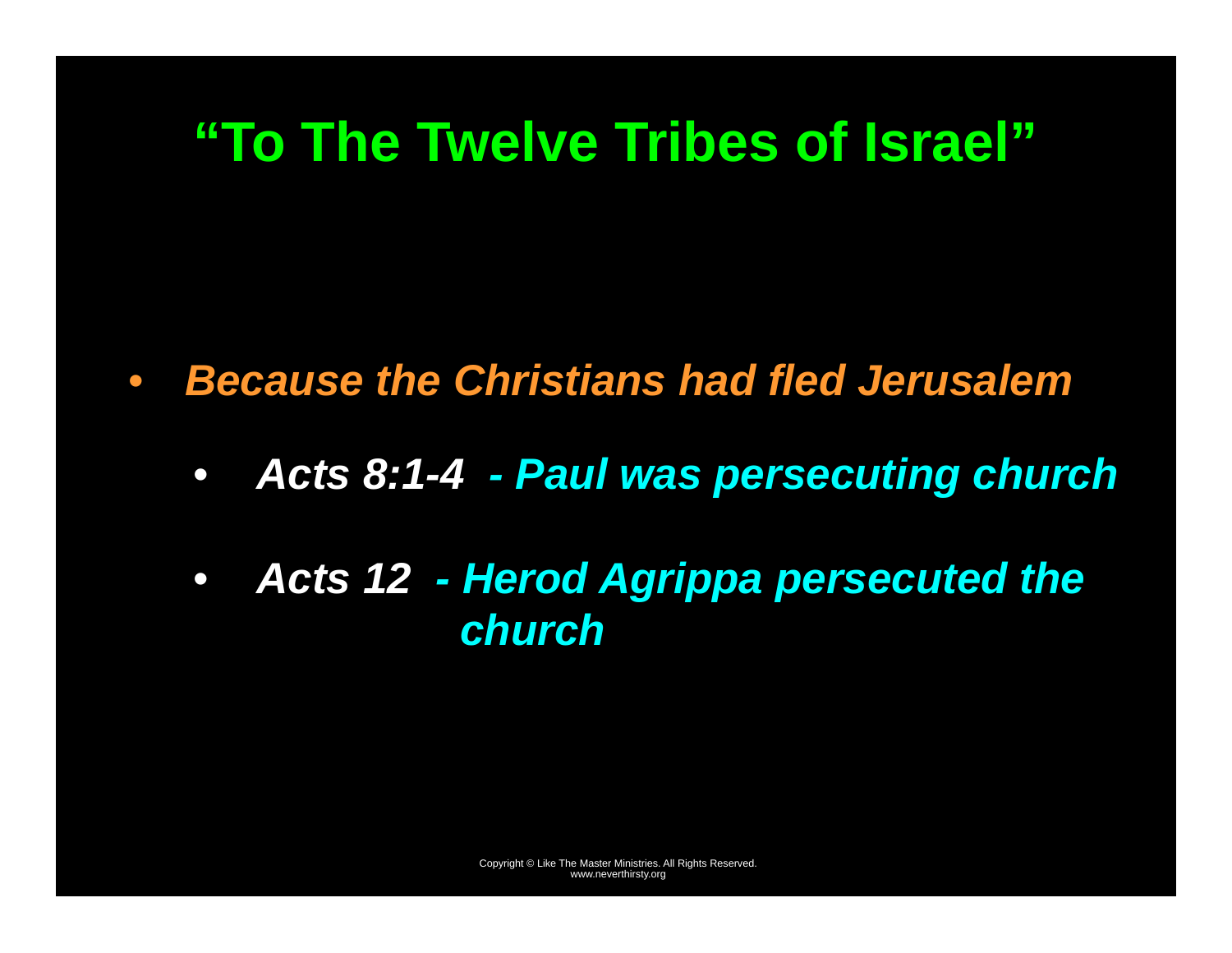#### **The Most Interesting Phrase**

*"Bond-servant of . . ."* 

*NASB, NJKV says . . . "bond-servant"* 

*KJV, ESV and NIV says . . . "servant"*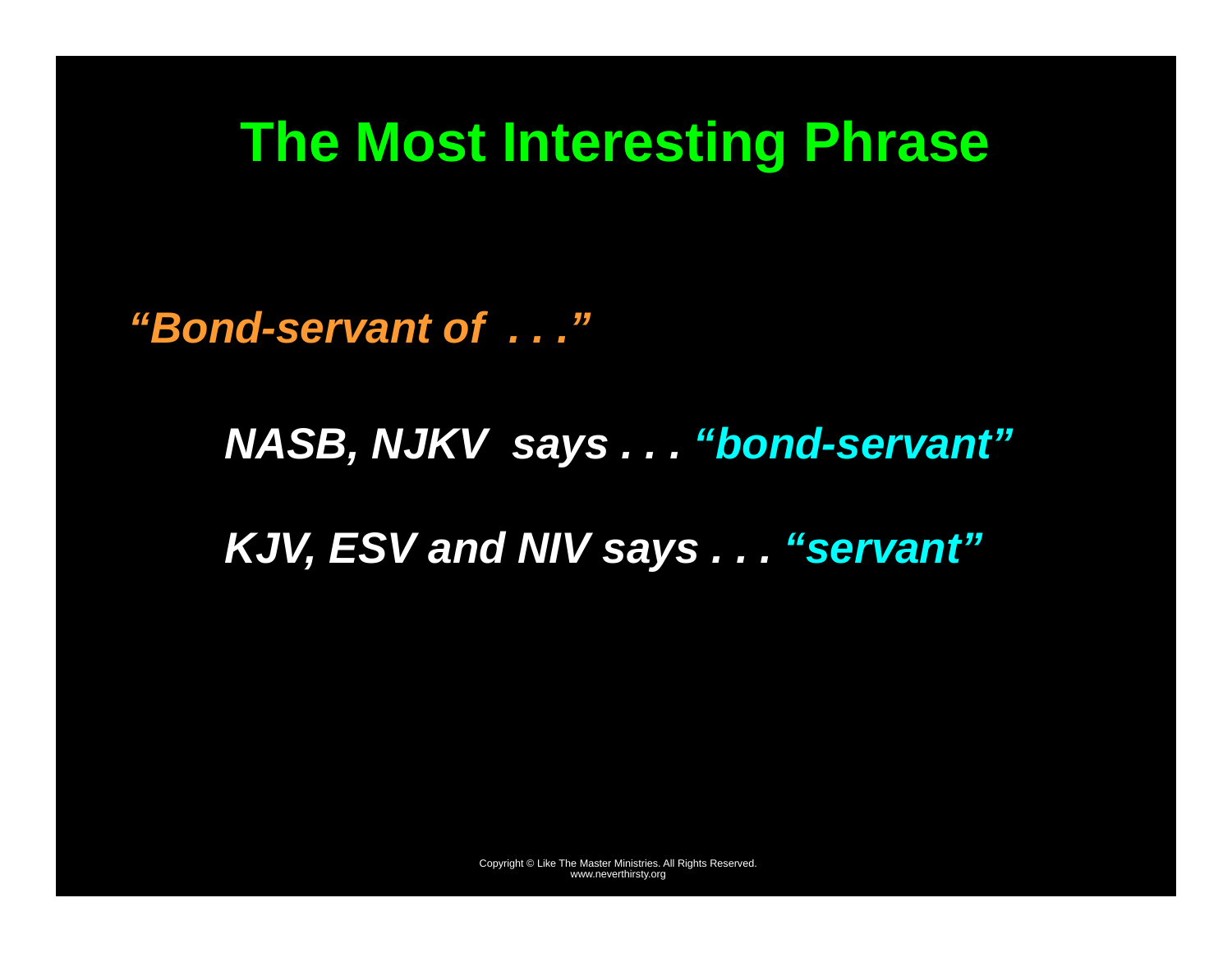## **All These Bibles Translated It Wrong**

*"Bond-servant of . . ."* 

- *There are a number of Greek words that mean "servant"*
- *Bond-servant is the wrong translation from the Greek*
- *Not "servant or bond-servant"*
- Copyright © Like The Master Ministries. All Rights Reserved. • *The Greek* δουλο*s word means "slave"*

www.neverthirsty.org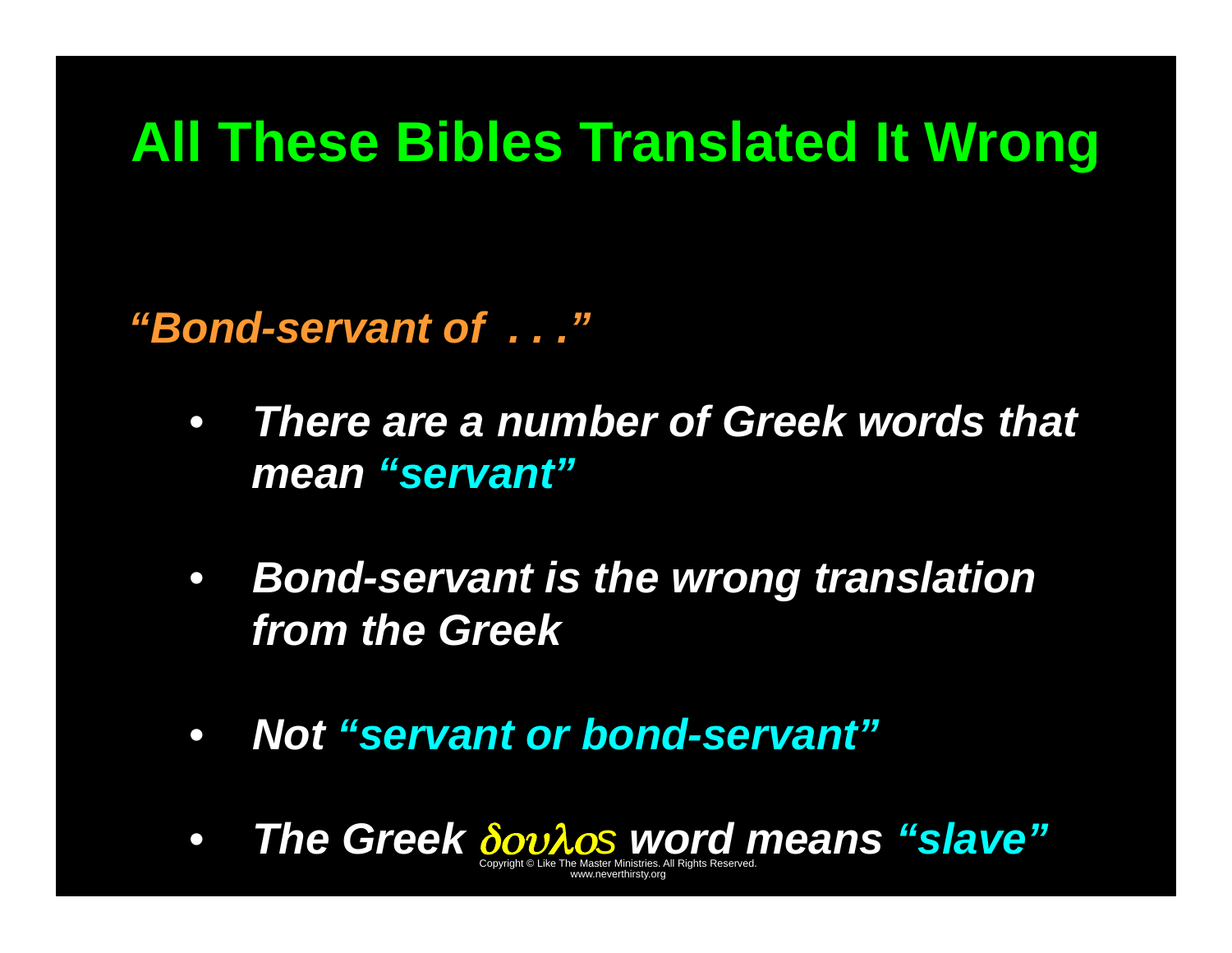#### **See How** δουλο*s* **Is Used in N.T.**

*Titus 2:9* 

*1 Timothy 6:1* 

*Colossians 4:1; 3:22* 

*Ephesians 6:5 – 6* 

*John 15:15 - 16*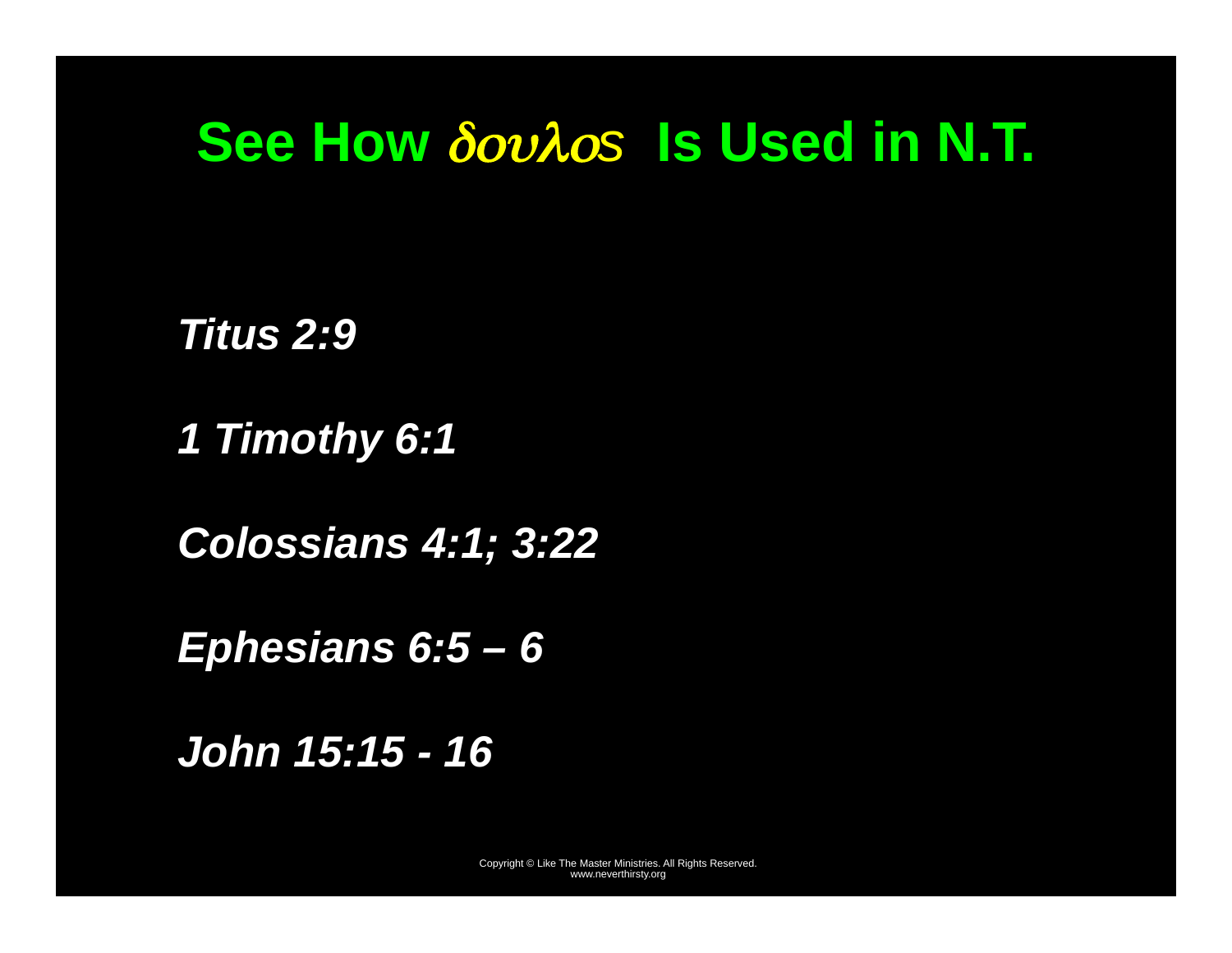## **See How** δουλο*<sup>s</sup>* **Is Used By Writers**

- *Romans 1:1*  - *Paul*
- *Philippians 1:1*  - *Paul*
- *2 Timothy 2:24*  -*Timothy*
- *Titus 1:1*  -*Titus*
- *2 Peter 1:1*  -*Peter*
- *Jude 1:1*

*Jude*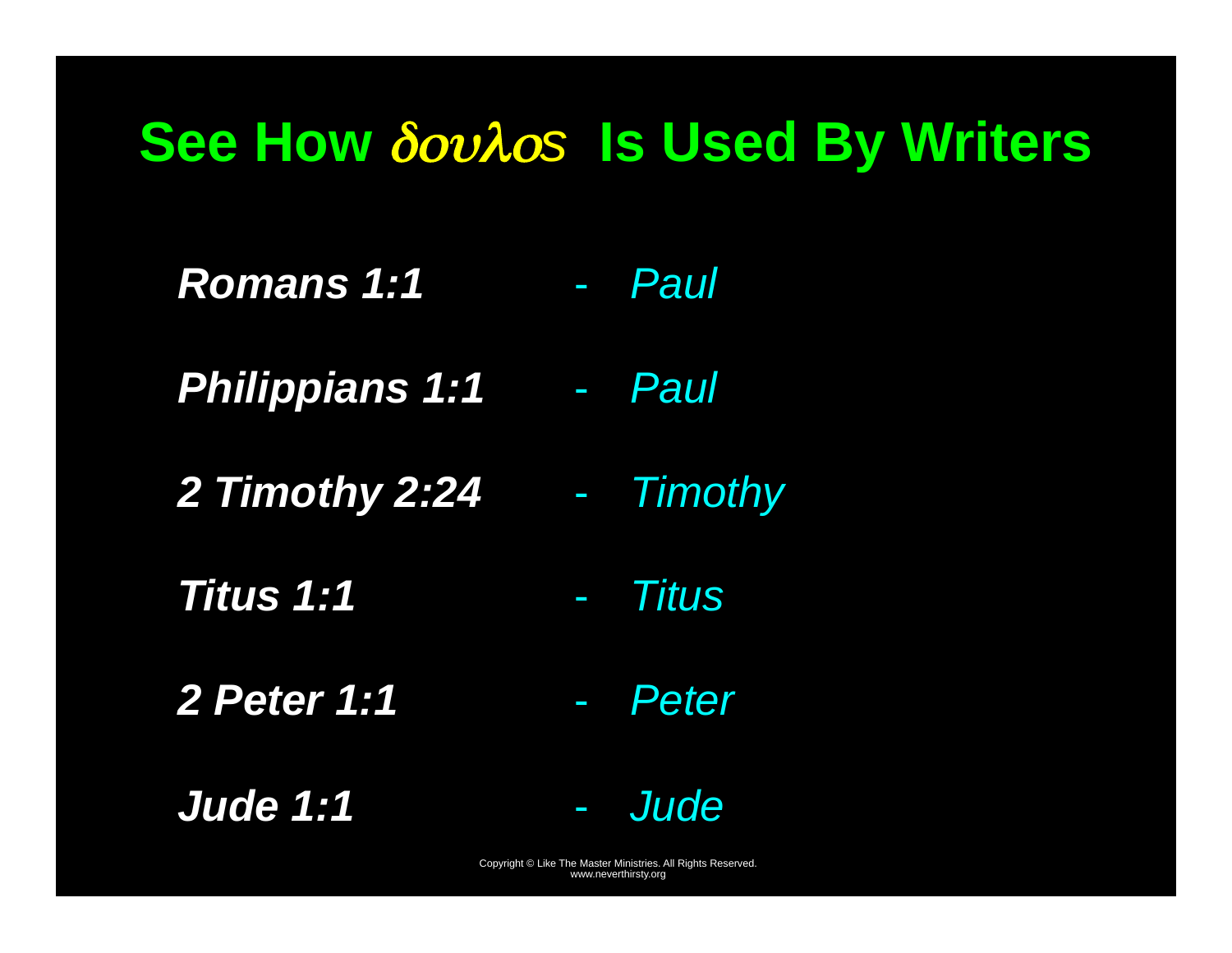## **True Meaning of the Word**

- $\bullet$ **Been masked by our translations**
- **Yet, Jesus was a** δουλο*<sup>s</sup> Phil. 2:7*
- $\bullet$ **Jesus calls us to be His slave** *– Luke 6:46*
- $\bullet$ **Because we were bought** *– 1 Cor. 7:22-23*